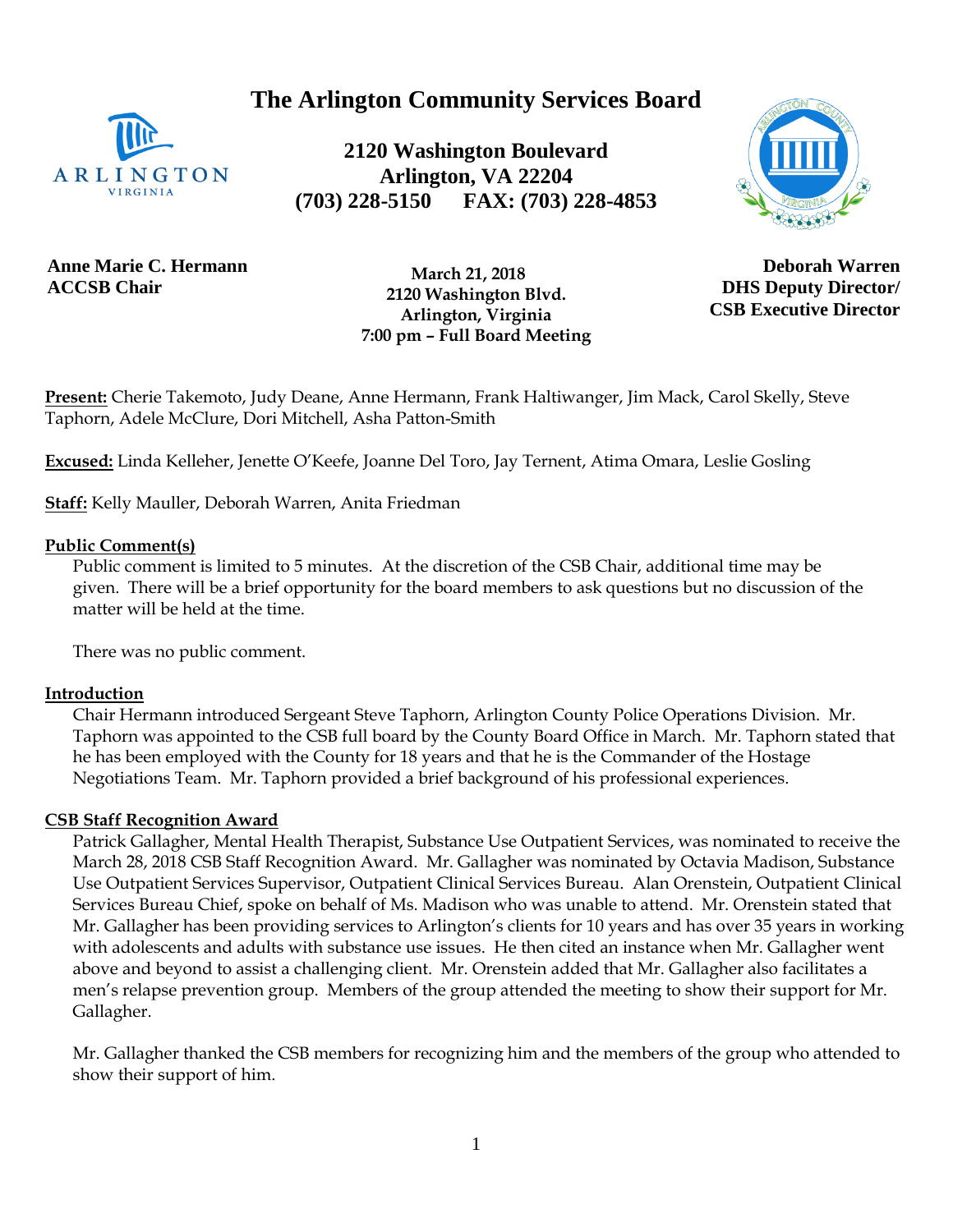### **CSB Distinguished Service Award**

Adele McClure, CSB Member, was awarded the CSB Distinguished Service Award. Ms. McClure has resigned her seat on the CSB full board as she has accepted an appointed position as Outreach and Policy Director for Lt. Governor Justin Fairfax.

Ms. McClure stated that it has been an honor to serve on the board and thanked the members for their continuing work. She added that she will take what she has learned with her to her new position.

Ms. Friedman thanked Ms. McClure for her work with the Executive Committee of the 10-Year Plan to End Homelessness and the Health Services Agency for Northern Virginia.

Ms. Warren and Chair Hermann thanked Ms. McClure.

### **Annual Consumer Art Show**

Marti Mefford, Substance Use Case Manager, Residential and Specialized Clinical Services Bureau, announced that the 9th Annual Consumer Art Show will be held on the evening of May 17th from 4:00 p.m. to 7:00 p.m. and during the day on May 18th from 11:00 a.m. to 2:00 p.m. at 2120 Washington Boulevard on the 4th floor.

Ms. Mefford stated that she is the lead staff person organizing the art show. She added that the art show has grown from 5 artists to 15 artists displaying and selling their works of art. The artists are known as the "Artists of the Sequoia Roundtable". Ms. Mefford noted that staff are looking at creative ways to raise funds for the Art Show and the Expressive Therapy Program.

Ms. Mefford provided a brief overview of events that occurred in the Expressive Therapy Program throughout 2017.

- An art intern offered individual art therapy and facilitated a drop-in art group
- A young adult workshop was held
- A client is leading a watercolor workshop for other clients
- A rotating hanging art gallery was initiated in the lobby of 2120 Washington Boulevard (all of the art is for sale)
- The artists were invited to show their artwork for 2 months at Gallery 3700
- Client artwork has been installed in the meeting room hallways on the third floor of 2120 Washington Boulevard
- A client was awarded as Grand Champion at the Arlington County Fair Contest

Ms. Mefford stated why expressive therapy is important.

- Promotes decreased social anxiety and isolation
- Provides a safe place to practice healthy coping skills, mindfulness and social skills
- Art is self-soothing
- Assists in building self esteem
- Groups build friendship and a supportive network of like-minded individuals

Ms. Warren reported that she is assembling materials for Mental Health Awareness Month which is in May. She added that she will provide links to all of the activities including the Art Show.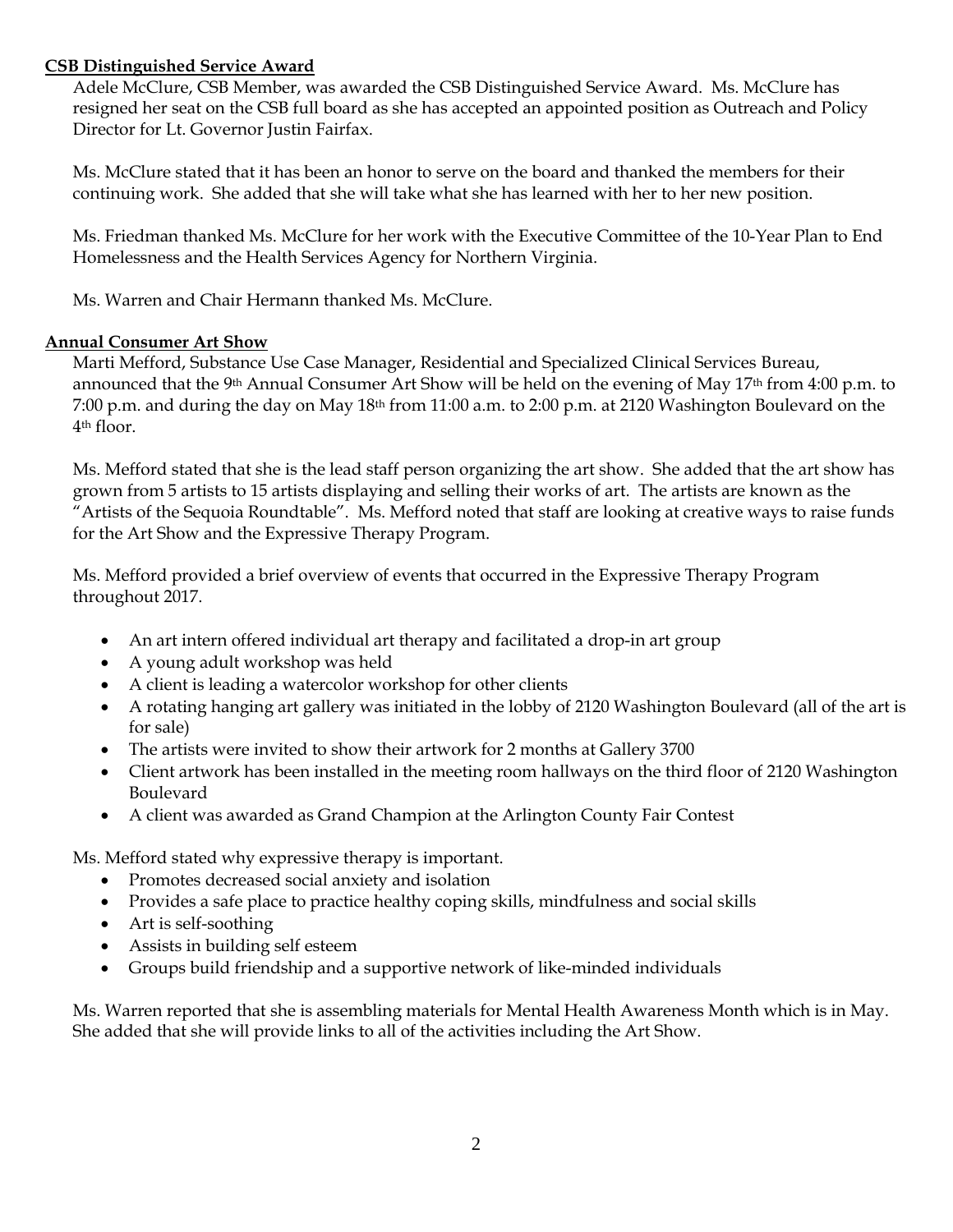## **Approval of the February 21, 2018 ACCSB Meeting Minutes**

Chair Hermann called for a motion to approve the February 21, 2018 ACCSB Full Board meeting minutes. Mr. Mack motioned to approve the minutes, Ms. Deane seconded the motion, and the minutes were approved as amended.

## **Community Meeting on Homelessness Report**

Anita Friedman, DHS Director, reported about the recent Community Meeting on Homelessness (Refer to Handouts). She stated that a 10-Year Plan to End Homelessness initiative began in 2008 with the goal of ending homelessness in Arlington by 2018. Ms. Friedman stated that the annual Point in Time Count of homeless individuals in Arlington has decreased from 600 individuals in 2008 to 231 individuals in 2017 and 220 individuals in 2018. She added that, overall, homelessness in Arlington has been reduced by 65%.

Ms. Friedman stated that a meeting was held at Marymount University on March  $24<sup>th</sup>$  with the key people that were involved over the 10-year period. She noted that Senator Barbara Favola was among the attendees and that County Board member, Katie Cristol, presented a speech.

Ms. Friedman stated that, as the 10-year plan is ending, a new plan is being initiated called Within Our Reach. Within Our Reach is a 3-year plan for continuing work to reduce the number of individuals who experience homelessness, and to assist those who do become homeless to return to housing stability as quickly as possible. Ms. Friedman stated that work remains to be completed in the following areas:

• Disproportionate number of African American individuals in need of homeless services In 2017, 65% of individuals that were provided emergency shelter in Arlington County were of African-American descent. Root causes of housing instability, vulnerability for homelessness and barriers for individuals of color will be assessed.

The Arlington County Continuum of Care (CoC) will create a plan to meet the needs of African-Americans experiencing homelessness in the Arlington community. The effort will include tracking outcome measures by race across Continuum of Care programs.

• Employment

An increasing number of clients served by CoC programs have a limited path to employment due to a lack of citizenship, educational attainment, limited work experience and/or other barriers.

The CoC will broaden the entry level skills and employment path for those being served with a goal for individuals to overcome homelessness and earn a livable wage that allows them to afford housing. The CoC will examine successful programs in other localities and determine applicability for Arlington residents.

• Recidivism

In 2015, the number of individuals returning to homelessness after 2 years in permanent housing was 25%; this number decreased to 22% in 2016. The goal of the CoC is to determine the reasons for returning to homelessness and develop strategies to reduce recidivism.

### Family Homelessness

In 2017, the family shelters served 61 households; 58% were children. The federal plan to end homelessness has designated 202 as the target year to end family homelessness. The CoC will develop a plan to end family homelessness and develop specific supportive services to meet the complex needs of these families.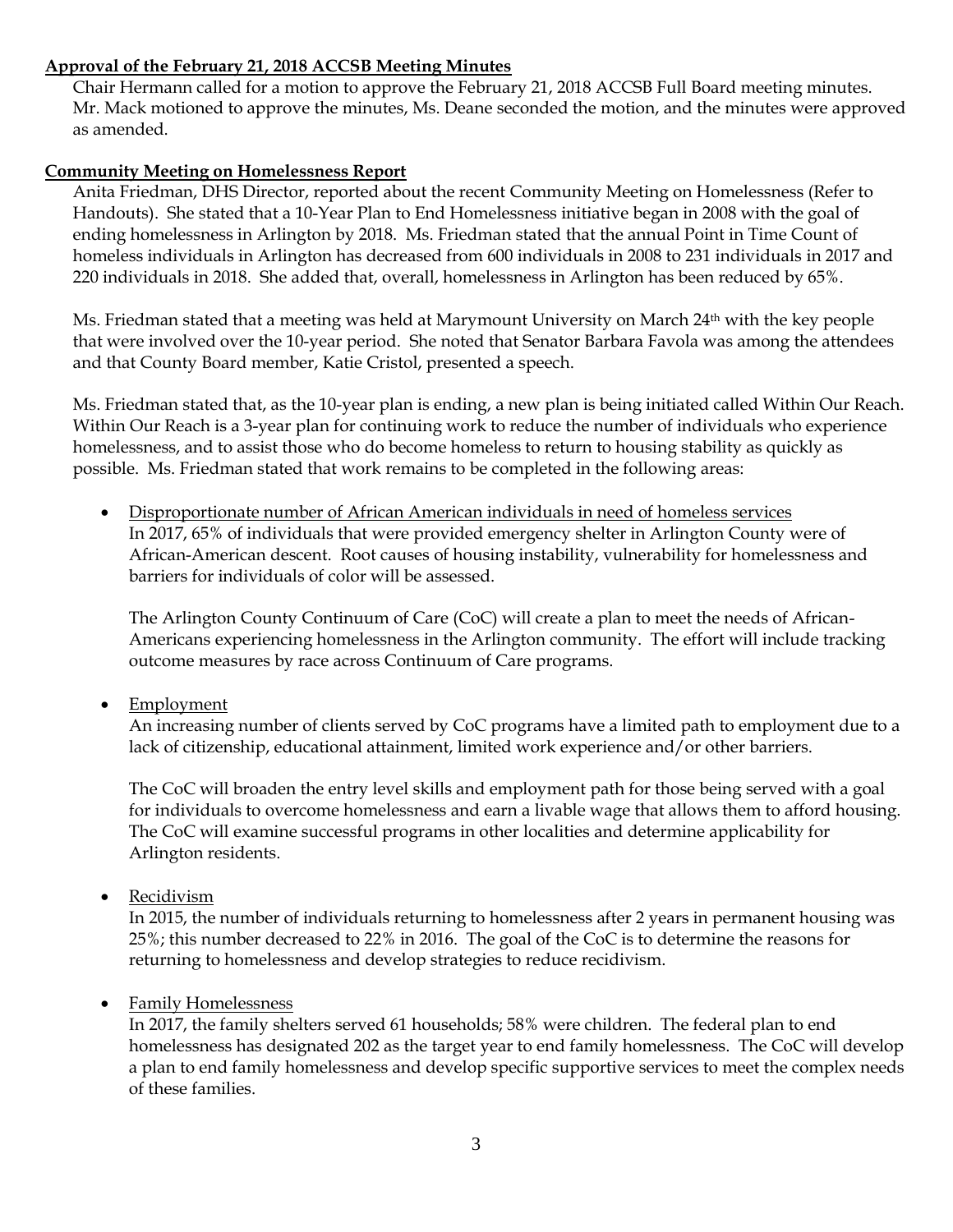### Youth Homelessness

There are two perspectives of youth homelessness; unaccompanied youth below 18 and transitional age youth ages 18-24. In 2016, the Arlington point in time count identified 21 homeless youth and, in 2017, 27 homeless youth – an increase of 28.5%. The CoC will address the needs of transitional age youth households to determine the types of shelter, housing and services needed. A process will be established for identifying the extent of unaccompanied youth and transitional age youth in Arlington.

## Aging Population

In 2017, 29% of individuals served in an emergency shelter were 55 years of age and older. The CoC will identify an "early warning system" that can identify, intervene and track individuals at risk of becoming homeless with an emphasis on the elderly population living on a fixed income. For those individuals who do homeless, the CoC will examine expanded housing solutions.

## • Immigrant Households

A key challenge in supporting this population is that many otherwise qualified households cannot access relevant safety net programs, including housing assistance programs, due to issues of immigration status. These barriers create longer stays in emergency shelters and choices in unsafe housing, including living on the street.

The CoC will conduct research into what communities similar to Arlington are doing to support immigrants who experience homelessness and housing instability. The CoC will also provide training and share information among homeless service providers to ensure these households remain informed of their options. The CoC will seek community and private support to assist immigrant households overcome barriers to their housing stability.

## • Domestic Violence

Domestic violence is one of the leading causes of homelessness for families and the leading cause of homelessness for women. Over the past 3 years, Arlington's Sexual and Domestic Violence Hotline has seen over a 50% increase in calls for help. The CoC will provide solutions to homelessness that are trauma-informed, support survivors' long-term safety and reduce cycles of violence that often destabilize housing and other basic needs for individuals impacted.

Ms. Friedman stated that implementation plans will be updated annually with action steps and reports on progress. She concluded by noting that the CoC is looking for volunteers. The members discussed current housing options for individuals experiencing homelessness.

# **Reporting Measures Update**

Mr. Russell, Assistant BHC Division Chief, was unable to attend the meeting. The reporting measures update was deferred to the April 9th CSB Executive Committee meeting.

### **Debriefing: CSB Budget Meetings with County Board Members**

Chair Hermann opened a discussion about the CSB meetings with the County Board members. The meeting dates were as follows:

March 13th 1:00 – 2:00 with Christian Dorsey

March 15th 3:00 – 4:00 with Erik Gutshall and Libby Garvey 4:00 – 5:00 with Katie Cristol and John Vihstadt

4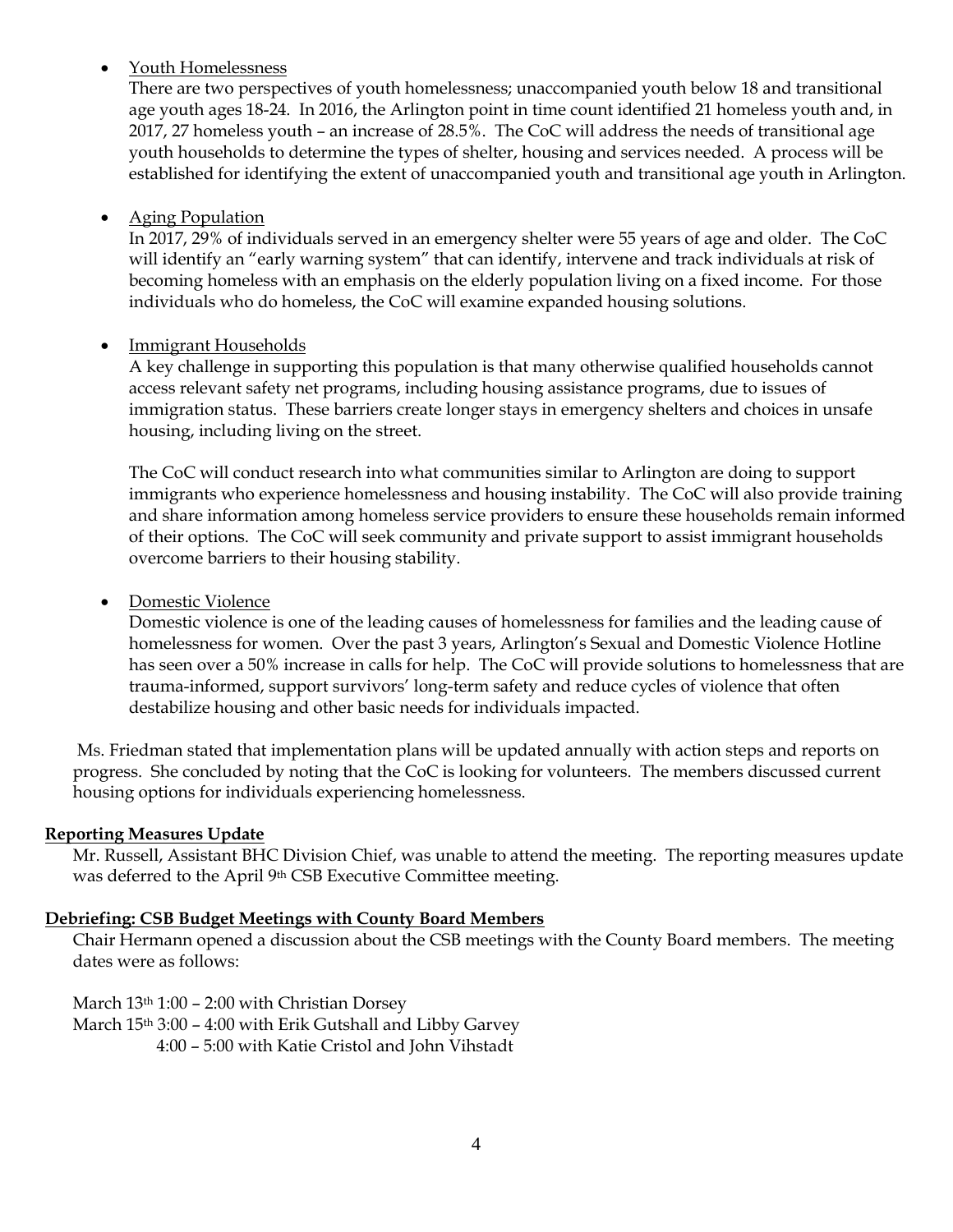The following CSB members presented:

| March 13th        | March 15th 3:00 - 4:00 | March 15th 4:00 - 5:00 |
|-------------------|------------------------|------------------------|
| Anne Hermann,     | Leslie Gosling,        | Leslie Gosling         |
| Atima Omara       | *Steve Pottmyer        | Anne Hermann           |
| Leslie Gosling    | Carol Skelly           | Carol Skelly           |
| Carol Skelly      | Jenette O'Keefe        | Jenette O'Keefe        |
| Jenette O'Keefe   | <b>Judy Deane</b>      | <b>Judy Deane</b>      |
| <b>Judy Deane</b> | Anne Hermann           | *Steve Pottmyer        |
| *Grant Furick     | Atima Omara            |                        |

(\* = Community member of the Substance Abuse Committee)

Chair Hermann stated that the meetings went well. She added that the County Board members asked questions and that constructive conversation was held. The members discussed the meetings.

Ms. Friedman asked if the members present non-budgetary concerns at any of the regular County Manager or County Board work sessions. Ms. Deane responded that the CSB presented about the Virginia Hospital Center (VHC) expansion during a budget work session.

Ms. Warren provided examples of topics that the CSB could present to the County Board members.

- Promoting the CSB  $50<sup>th</sup>$  anniversary celebration
- Same Day Access progress and impact
- Follow up on the VHC expansion
- Developmental Disabilities inclusive integrated employment
- How Arlington has addressed the opioid crisis

### **CSB Spring Retreat Planning**

Chair Hermann opened a discussion about the CSB Spring Retreat scheduled for May 19th at 2120 Washington Boulevard in room 424. The committee suggested several topics of discussion:

- 1. Strategic planning for the upcoming and past fiscal year's budget
- 2. How to proceed in times of reductions presentation by Dr. Michael Gillette, Ethics Expert, Bioethical Services of Virginia, Inc.: Ethics Program - Chair Hermann stated that Mr. Gillette is not available to present in May.
- 3. CSB and Committee structure, content and process
- 4. CSB  $50<sup>th</sup>$  anniversary  $-50$  years of progress
- 5. Community engagement

Ms. Warren provided a brief background about Mr. Gillette's work. She will attempt to schedule a presentation from him to the CSB in the fall. The members will continue to plan for the Spring retreat.

### **Miscellaneous Updates/Information**

 $\checkmark$  Chair Hermann reminded the committee that the Public Budget Hearing will be held on Tuesday, April 3rd and the Tax Rate(s) Public Hearing will be held on Thursday, April 5th. Both hearings begin at 7:00 p.m., in County Board Room 307, 2100 Clarendon Boulevard.

Advanced sign-up registration for the Public Budget Hearing started on March 27<sup>th</sup> and the advanced sign-up for the Public Tax Rate Hearing begins on March 29<sup>th</sup> at 8:00 a.m. Advanced sign-up will close at 5:00 p.m. the day before each hearing.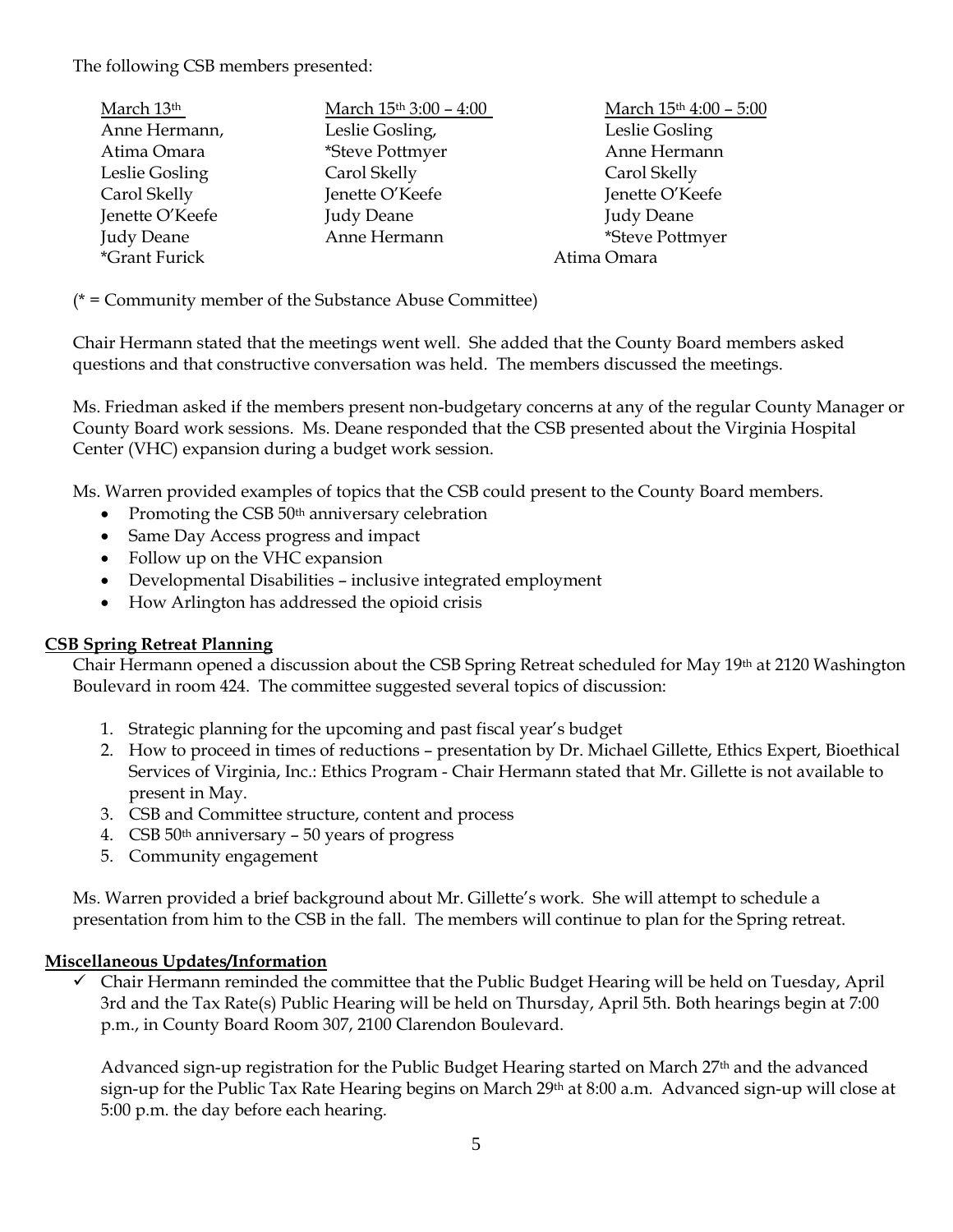The following CSB members agreed to speak at the Public Budget hearings:

- Cherie Takemoto
- Carol Skelly
- Jenette O'Keefe

Several members of the subcommittees will also speak at the Public Budget Hearing. The members decided to submit a letter of support to the County Board regarding the Public Tax Rate after the hearing.

 $\checkmark$  Chair Hermann reminded the members about the annual Offender Aid and Restoration (OAR) will hold their 10th Annual Second Chance Fundraising Breakfast on Tuesday, April 24, 2018 from 7:45a.m. to 9:00a.m. at the Crystal Gateway Marriott in Crystal City. This event is a fundraiser to support OAR's programs, but there is no minimum and no maximum donation expected. RSVP is required to attend this event.

Mr. Mack and Chair Hermann, will be hosting a table at the event. Members wishing to attend should email Mr. Mack or Chair Hermann.

- $\checkmark$  Ms. Warren reminded the members that the VACSB Training and Development Conference will be held May 2nd through May 4th in Norfolk, Virginia. Anyone wishing to attend must notify Ms. Mauller by March 30<sup>th</sup>.
- $\checkmark$  Ms. Mitchell announced that the Mental Health Group Homes Committee will hold 4 "WeCare Dinners" this year at the Mental Health group homes. She stated that the dinners are a collaboration of County, CSB, residents, family members and the vendor. She added that the first dinner will be held on April  $11<sup>th</sup>$ at the 13<sup>th</sup> Street group home. The vendor CEO, Arthur Ginsberg, will be in attendance. Ms. Mitchell stated that the spirit of the dinners is to speak with the group home residents about what they like, what they would change and their overall experience of residing in the group home. Ms. Mitchell will write a summary about the first dinner for the group home vendor to review and then present to the Mental Health Committee and the CSB. She noted that the goal of holding the dinners is to ensure that the group homes are healthy in a collaborative manner. She added that an anonymous questionnaire will be sent to family members who cannot attend.
- $\checkmark$  Ms. Mauller announced that the CSB Annual June Awards Ceremony will be held on June 20<sup>th,</sup> one hour prior to the regular full board meeting at 2100 Washington Boulevard from 6:00 p.m. to 7:00 p.m. in the lower level auditorium. She stated that the call for nominations will go out this week and that the deadline for submissions is Friday April 20<sup>th</sup>. She asked the members to consider nominations for Community Partner Awards.
- $\checkmark$  Chair Hermann reported that DHS hosted a REVIVE! Training for CSB members on March 26<sup>th</sup> at 7:00 p.m. at 2120 Washington Boulevard. REVIVE! is the Opioid Overdose and Naloxone Education (OONE) program for the Commonwealth of Virginia. REVIVE! Provides training to professionals, stakeholders and others on how to recognize and respond to an opioid overdose emergency with the administration of naloxone (Narcan). Several CSB members attended the training.

Ms. Warren stated that the training was presented very well. She noted that Naloxone can be administered with a nasal spray device into the nose or by intramuscular injection with an EpiPen. She